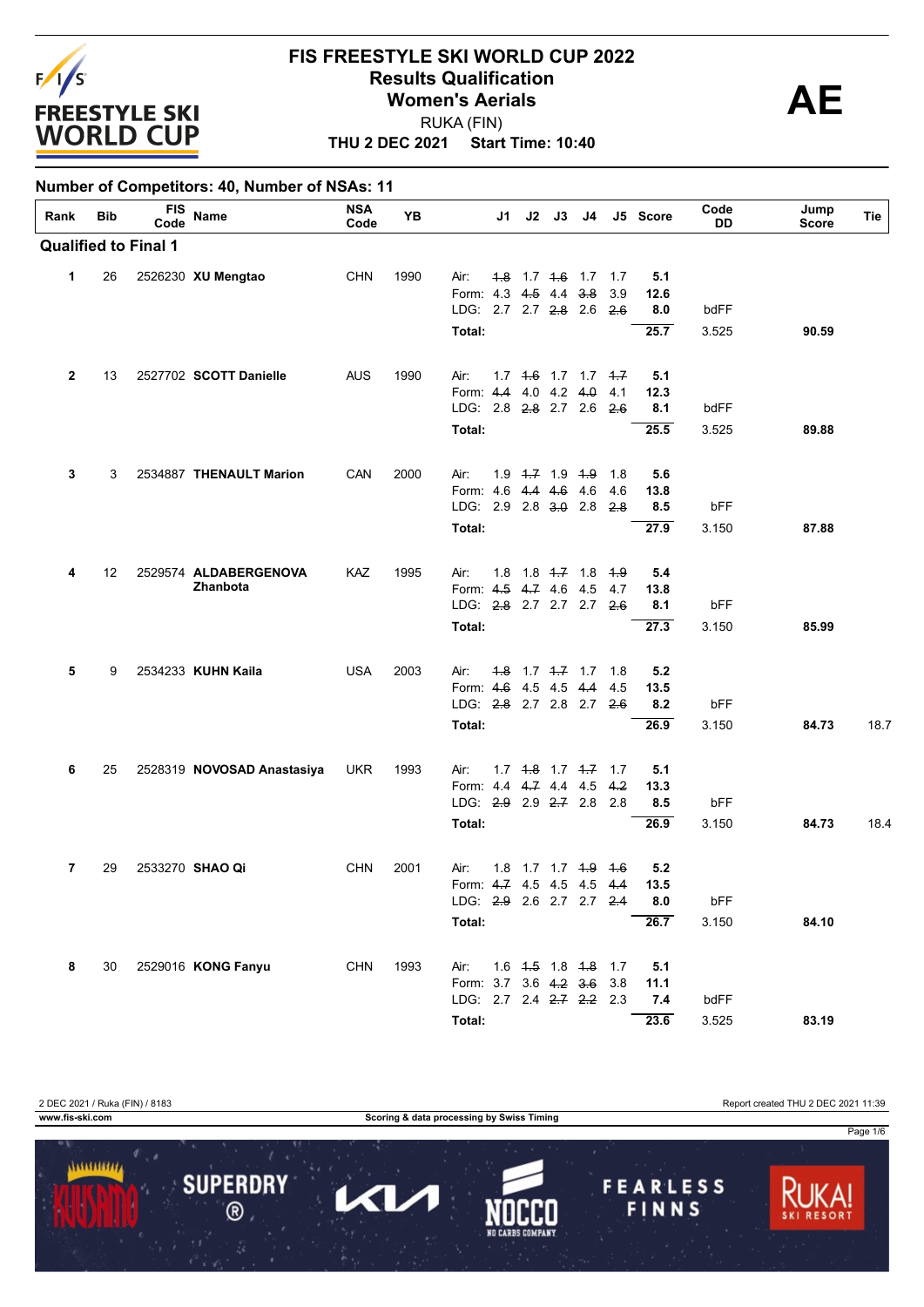

**THU 2 DEC 2021 Start Time: 10:40** RUKA (FIN)

| Rank                 | <b>Bib</b>   | <b>FIS</b><br>Code | Name                        | <b>NSA</b><br>Code | YB   |                           | J1  | J2                | J3                      | J4                  |            | J5 Score    | Code<br>DD | Jump<br>Score | Tie |
|----------------------|--------------|--------------------|-----------------------------|--------------------|------|---------------------------|-----|-------------------|-------------------------|---------------------|------------|-------------|------------|---------------|-----|
| 9                    | $\mathbf{1}$ |                    | 2527930 PEEL Laura          | <b>AUS</b>         | 1989 | Air:                      |     | $1.6$ $1.7$ $1.4$ |                         | 1.6                 | 1.5        | 4.7         |            |               |     |
|                      |              |                    |                             |                    |      | Form: 4.1                 |     | 3.5               | $3.3$ 4.1               |                     | 4.1        | 11.7        |            |               |     |
|                      |              |                    |                             |                    |      | LDG: 2.4                  |     |                   | $2.5$ $2.4$ $2.8$       |                     | 2.1        | 7.0         | bdFF       |               |     |
|                      |              |                    |                             |                    |      | Total:                    |     |                   |                         |                     |            | 23.4        | 3.525      | 82.48         |     |
| 10                   | 28           |                    | 2529017 XU Sicun            | <b>CHN</b>         | 1992 | Air:                      |     |                   | $2.0$ 4.7 1.7 1.8       |                     | 1.8        | 5.3         |            |               |     |
|                      |              |                    |                             |                    |      | Form: 4.5                 |     | 44 44             |                         | 4.4                 | 4.5        | 13.3        |            |               |     |
|                      |              |                    |                             |                    |      | LDG. 2.3 2.4 2.6 2.4      |     |                   |                         |                     | $2-1$      | 7.1         | bFF        |               |     |
|                      |              |                    |                             |                    |      | Total:                    |     |                   |                         |                     |            | 25.7        | 3.150      | 80.95         |     |
| 11                   | 24           |                    | 2535437 ANDRYIANAVA         | <b>BLR</b>         | 2004 | Air:                      |     | $4.5$ $4.7$ 1.6   |                         | 1.5                 | 1.6        | 4.7         |            |               |     |
|                      |              |                    | Anastasiya                  |                    |      | Form: 3.8 4.4 4.1         |     |                   |                         | 4.3                 | 3.9        | 12.3        |            |               |     |
|                      |              |                    |                             |                    |      | LDG: 2.5 2.6 2.3 2.5      |     |                   |                         |                     | 2.6        | 7.6         | bFF        |               |     |
|                      |              |                    |                             |                    |      | Total:                    |     |                   |                         |                     |            | 24.6        | 3.150      | 77.49         |     |
|                      |              |                    |                             |                    |      |                           |     |                   |                         |                     |            |             |            |               |     |
| 12                   | 17           |                    | 2535876 PANTIUKHOVA Eseniia | <b>RUS</b>         | 2005 | Air:<br>Form: 4.4 4.5 4.1 | 1.6 |                   | $1.6$ $4.6$ $4.3$       | 3.8                 | 1.4<br>3.8 | 4.6<br>12.3 |            |               |     |
|                      |              |                    |                             |                    |      | LDG: 2.5 2.4 2.5 2.4      |     |                   |                         |                     | 2.4        | 7.3         | bFF        |               |     |
|                      |              |                    |                             |                    |      | Total:                    |     |                   |                         |                     |            | 24.2        | 3.150      | 76.23         |     |
| <b>Not Qualified</b> |              |                    |                             |                    |      |                           |     |                   |                         |                     |            |             |            |               |     |
| 13                   | 18           |                    | 2528844 KALMURZAYEVA        | KAZ                | 1995 | Air:                      | 4.8 | $1.5$ 1.5         |                         | 1.6                 | 4.4        | 4.6         |            |               |     |
|                      |              |                    | Akmarzhan                   |                    |      | Form: 4.6                 |     | 4.4 4.4           |                         | 4.3                 | 4.4        | 13.2        |            |               |     |
|                      |              |                    |                             |                    |      | LDG: 2.7 2.8 2.7 2.4      |     |                   |                         |                     | 2.6        | 8.0         | bLF        |               |     |
|                      |              |                    |                             |                    |      | Total:                    |     |                   |                         |                     |            | 25.8        | 2.900      | 74.82         |     |
| 14                   | 37           |                    | 2533871 WILLCOX Abbey       | <b>AUS</b>         | 1996 | Air:                      |     |                   | $4.5$ $4.6$ $1.5$ $1.5$ |                     | 1.5        | 4.5         |            |               |     |
|                      |              |                    |                             |                    |      | Form: 3.6 4.3 3.9         |     |                   |                         | 4.1                 | 4.0        | 12.0        |            |               |     |
|                      |              |                    |                             |                    |      | LDG: 2.2 2.3 2.4 2.4      |     |                   |                         |                     | 2.1        | 6.9         | bFF        |               |     |
|                      |              |                    |                             |                    |      | Total:                    |     |                   |                         |                     |            | 23.4        | 3.150      | 73.71         |     |
| 15                   | 5            |                    | 2532659 WEISS Emma          | <b>GER</b>         | 2000 | Air:                      | 4.4 | 1.5               | 1.5                     | 1.6                 | 4.7        | 4.6         |            |               |     |
|                      |              |                    |                             |                    |      | Form: 4.4 4.1 3.8 3.9     |     |                   |                         |                     | 4.0        | 12.0        |            |               |     |
|                      |              |                    |                             |                    |      | LDG: 2.2 2.4 2.3 2.0 2.1  |     |                   |                         |                     |            | 6.6         | bFF        |               |     |
|                      |              |                    |                             |                    |      | Total:                    |     |                   |                         |                     |            | 23.2        | 3.150      | 73.08         |     |
| 16                   | 39           |                    | 2534040 ELLIOTT Karenna     | <b>USA</b>         | 2000 | Air:                      |     |                   |                         | 1.6 4.6 1.7 1.6 4.7 |            | 4.9         |            |               |     |
|                      |              |                    |                             |                    |      | Form: 4.3 4.0 4.3 4.0     |     |                   |                         |                     | 4.1        | 12.4        |            |               |     |
|                      |              |                    |                             |                    |      | LDG: 2.0 1.7 2.0 4.7 2.0  |     |                   |                         |                     |            | 5.7         | bFF        |               |     |
|                      |              |                    |                             |                    |      | Total:                    |     |                   |                         |                     |            | 23.0        | 3.150      | 72.45         |     |

2 DEC 2021 / Ruka (FIN) / 8183 Report created THU 2 DEC 2021 11:39

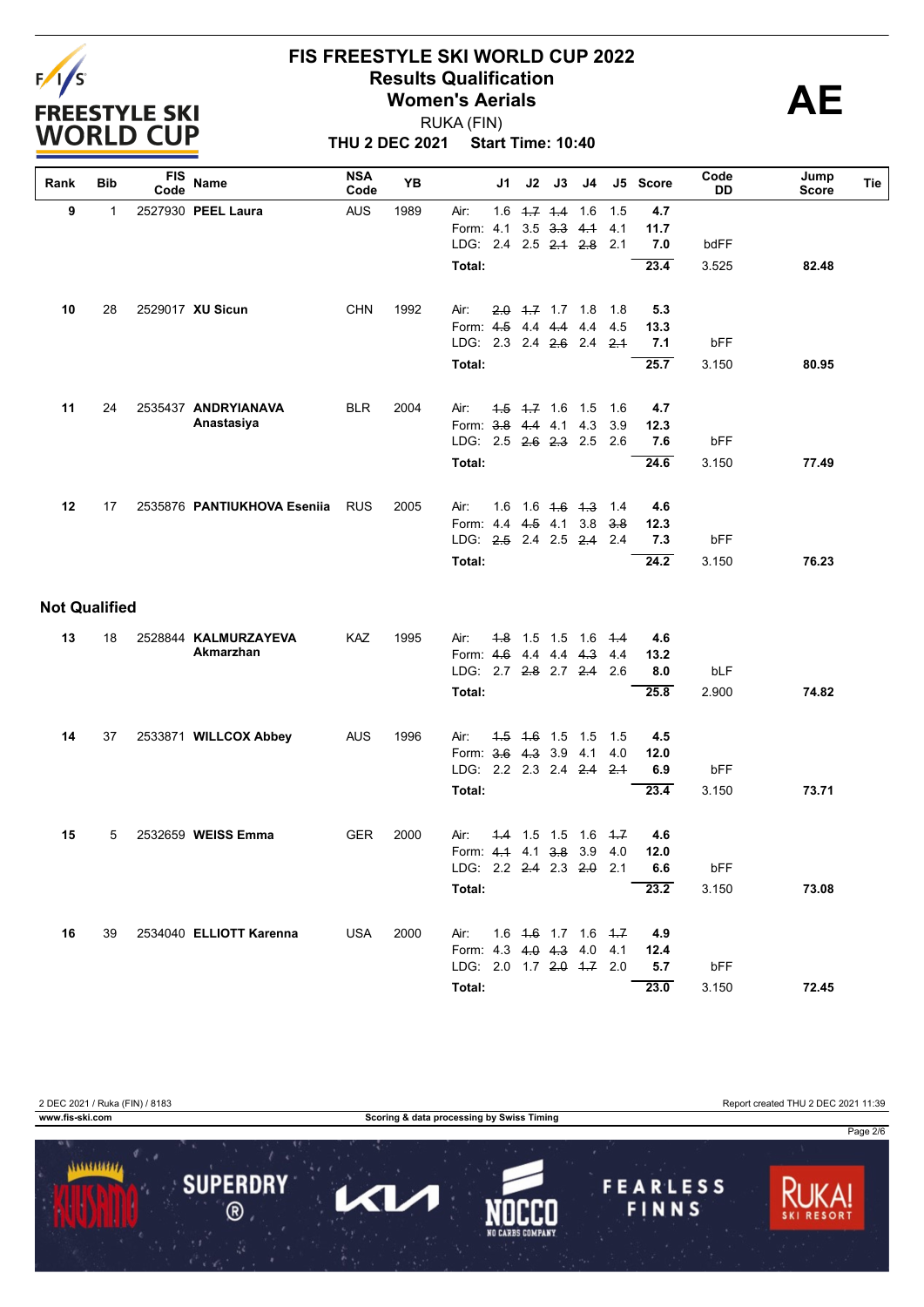

**THU 2 DEC 2021 Start Time: 10:40** RUKA (FIN)

| Rank | Bib | FIS<br>Code | Name                        | <b>NSA</b><br>Code | YB   |                                                   | J1 | J2 | J3                             | J4 |            | J5 Score    | Code<br>DD | Jump<br>Score | Tie  |
|------|-----|-------------|-----------------------------|--------------------|------|---------------------------------------------------|----|----|--------------------------------|----|------------|-------------|------------|---------------|------|
| 17   | 38  |             | 2535261 DERUGO Anna         | <b>BLR</b>         | 2003 | Air:                                              |    |    | $1.6$ 1.6 $4.5$ 1.6            |    | $+6$       | 4.8         |            |               |      |
|      |     |             |                             |                    |      | Form: 4.1                                         |    |    | 4.1 4.3 3.8                    |    | 4.0        | 12.2        |            |               |      |
|      |     |             |                             |                    |      | LDG: 2.0 2.2 2.0 4.8                              |    |    |                                |    | 1.8        | 5.8         | bFF        |               |      |
|      |     |             |                             |                    |      | Total:                                            |    |    |                                |    |            | 22.8        | 3.150      | 71.82         |      |
| 18   | 21  |             | 2534244 AUMOND Flavie       | CAN                | 2002 | Air:                                              |    |    | 4.7 1.7 1.7 1.7 4.4            |    |            | 5.1         |            |               |      |
|      |     |             |                             |                    |      | Form: 4.5 4.3 4.5 4.3                             |    |    |                                |    | 4.0        | 13.1        |            |               |      |
|      |     |             |                             |                    |      | LDG: 2.0 2.3 2.0 2.2 2.2                          |    |    |                                |    |            | 6.4         | bLF        |               |      |
|      |     |             |                             |                    |      | Total:                                            |    |    |                                |    |            | 24.6        | 2.900      | 71.34         | 18.2 |
| 19   | 33  |             | 2534799 PLATZ Ursina        | SUI                | 2003 | Air:                                              |    |    | $-1.7$ 1.7 1.7 $+6$            |    | 1.6        | 5.0         |            |               |      |
|      |     |             |                             |                    |      | Form: 4.0 4.2 4.3 4.3<br>LDG: 2.5 2.6 2.1 2.4 2.2 |    |    |                                |    | 3.7        | 12.5<br>7.1 | bLF        |               |      |
|      |     |             |                             |                    |      | Total:                                            |    |    |                                |    |            | 24.6        | 2.900      | 71.34         | 17.5 |
|      |     |             |                             |                    |      |                                                   |    |    |                                |    |            |             |            |               |      |
| 20   | 22  |             | 2533610 BAER Alexandra      | SUI                | 2002 | Air:                                              |    |    | 1.6 <del>1.8</del> 1.5 1.7 1.7 |    |            | 5.0         |            |               |      |
|      |     |             |                             |                    |      | Form: 4.2 4.4 4.4 4.2 4.1                         |    |    |                                |    |            | 12.8        |            |               |      |
|      |     |             |                             |                    |      | LDG: 2.6 2.2 2.2 2.1                              |    |    |                                |    | <u>4.9</u> | 6.5         | bLF        |               |      |
|      |     |             |                             |                    |      | Total:                                            |    |    |                                |    |            | 24.3        | 2.900      | 70.47         |      |
| 21   | 36  |             | 2534499 BRYKINA Anhelina    | <b>UKR</b>         | 2004 | Air:                                              |    |    | 1.7 4.8 1.7 1.6 4.5            |    |            | 5.0         |            |               |      |
|      |     |             |                             |                    |      | Form: 4.6 4.5 4.6 4.6                             |    |    |                                |    | 4.3        | 13.7        |            |               |      |
|      |     |             |                             |                    |      | LDG: 2.8 2.8 <del>2.8</del> 2.6 2.7               |    |    |                                |    |            | 8.3         | bLT        |               |      |
|      |     |             |                             |                    |      | Total:                                            |    |    |                                |    |            | 27.0        | 2.600      | 70.20         |      |
| 22   | 27  |             | 2534232 TANNER Tasia        | <b>USA</b>         | 2002 | Air:                                              |    |    | 4.8 4.5 1.7 1.5                |    | 1.6        | 4.8         |            |               |      |
|      |     |             |                             |                    |      | Form: 4.5 4.2 4.6 4.0                             |    |    |                                |    | 4.4        | 13.1        |            |               |      |
|      |     |             |                             |                    |      | LDG: 2.8 2.6 2.6 2.7 2.7                          |    |    |                                |    |            | 8.0         | bLL        |               |      |
|      |     |             |                             |                    |      | Total:                                            |    |    |                                |    |            | 25.9        | 2.650      | 68.63         |      |
| 23   | 32  |             | 2531594 ZHOLDAS Ayana       | KAZ                | 2001 | Air:                                              |    |    | $1.7$ $1.7$ $1.5$ $1.7$ $1.8$  |    |            | 5.1         |            |               |      |
|      |     |             |                             |                    |      | Form: 4.4 4.4 4.2 4.6                             |    |    |                                |    | 4.6        | 13.4        |            |               |      |
|      |     |             |                             |                    |      | LDG: 2.4 2.6 2.7 2.5                              |    |    |                                |    | 2.2        | 7.5         | bLT        |               |      |
|      |     |             |                             |                    |      | Total:                                            |    |    |                                |    |            | 26.0        | 2.600      | 67.60         |      |
| 24   | 10  |             | 2533679 PRYTKOVA Anastasiia | <b>RUS</b>         | 2002 | Air:                                              |    |    | $1.5$ 1.6 $4.5$ 1.6 $4.6$      |    |            | 4.7         |            |               |      |
|      |     |             |                             |                    |      | Form: 3.7 4.1 3.3 4.0                             |    |    |                                |    | 3.7        | 11.4        |            |               |      |
|      |     |             |                             |                    |      | LDG: 4.9 1.7 4.5 1.8 1.8                          |    |    |                                |    |            | 5.3         | bFF        |               |      |
|      |     |             |                             |                    |      | Total:                                            |    |    |                                |    |            | 21.4        | 3.150      | 67.41         |      |
| 25   | 20  |             | 2532192 BOUDREAU-GUERTIN    | CAN                | 1999 | Air:                                              |    |    | 4.8 1.6 1.6 4.3 1.8            |    |            | 5.0         |            |               |      |
|      |     |             | <b>Naomy</b>                |                    |      | Form: 4.5 4.2 3.7 3.8                             |    |    |                                |    | 3.8        | 11.8        |            |               |      |
|      |     |             |                             |                    |      | LDG: 2.1 2.4 2.1 2.0 4.9                          |    |    |                                |    |            | 6.2         | bLF        |               |      |
|      |     |             |                             |                    |      | Total:                                            |    |    |                                |    |            | 23.0        | 2.900      | 66.70         |      |

2 DEC 2021 / Ruka (FIN) / 8183 Report created THU 2 DEC 2021 11:39 **www.fis-ski.com Scoring & data processing by Swiss Timing** Page 3/6 $11111111111$ **SUPERDRY FEARLESS** 0  $\blacktriangleleft$  $\circledR$ FINNS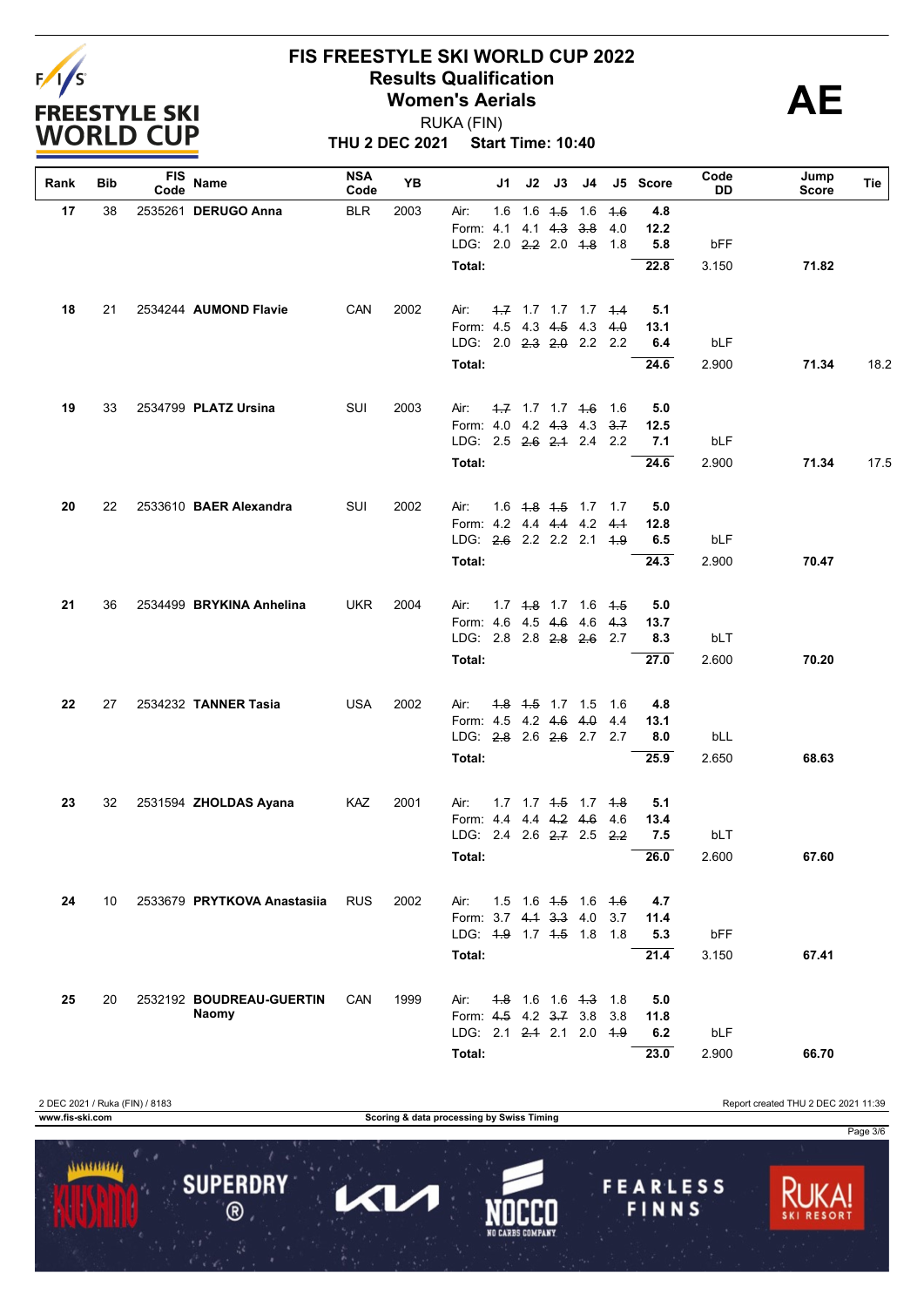

**THU 2 DEC 2021 Start Time: 10:40** RUKA (FIN)

| Rank | Bib | <b>FIS</b><br>Code | Name                    | <b>NSA</b><br>Code | YΒ   | J1                        | J2                            | J3 | J4 |        | J5 Score | Code<br>DD | Jump<br>Score | Tie  |
|------|-----|--------------------|-------------------------|--------------------|------|---------------------------|-------------------------------|----|----|--------|----------|------------|---------------|------|
| 26   | 19  |                    | 2484885 POLYUK Olga     | <b>UKR</b>         | 1987 | Air:                      | $1.5$ $1.5$ $4.3$ $4.6$       |    |    | 1.5    | 4.5      |            |               |      |
|      |     |                    |                         |                    |      | Form: 4.3 4.2 3.5 4.0     |                               |    |    | 3.8    | 12.0     |            |               |      |
|      |     |                    |                         |                    |      | LDG: 1.3 1.3 1.3 4.3 4.5  |                               |    |    |        | 3.9      | bFF        |               |      |
|      |     |                    |                         |                    |      | Total:                    |                               |    |    |        | 20.4     | 3.150      | 64.26         |      |
| 27   | 23  |                    | 2534518 ASH Gabi        | <b>AUS</b>         | 1998 | Air:                      | $1.5$ 1.6 1.5 4.6 4.3         |    |    |        | 4.6      |            |               |      |
|      |     |                    |                         |                    |      | Form: 3.6 4.1 3.6 4.0     |                               |    |    | 4.4    | 11.7     |            |               |      |
|      |     |                    |                         |                    |      | LDG: 1.3 4.4 4.5 1.4 1.2  |                               |    |    |        | 3.9      | bFF        |               |      |
|      |     |                    |                         |                    |      | Total:                    |                               |    |    |        | 20.2     | 3.150      | 63.63         |      |
| 28   | 7   |                    | 2526863 CALDWELL Ashley | <b>USA</b>         | 1993 | Air:                      | $4.3$ 1.5 1.5 $4.6$           |    |    | 1.5    | 4.5      |            |               |      |
|      |     |                    |                         |                    |      | Form: 3.2 2.9 4.0 3.6     |                               |    |    | 3.9    | 10.7     |            |               |      |
|      |     |                    |                         |                    |      | LDG: 1.7 4.3 4.8 1.6      |                               |    |    | - 1.6  | 4.9      | bFF        |               |      |
|      |     |                    |                         |                    |      | Total:                    |                               |    |    |        | 20.1     | 3.150      | 63.31         |      |
| 29   | 2   |                    | 2530620 VINECKI Winter  | <b>USA</b>         | 1998 | Air:                      | $1.3$ 1.4 1.5 1.6             |    |    | 1.5    | 4.4      |            |               |      |
|      |     |                    |                         |                    |      | Form: 3.0 3.9 3.7 4.0     |                               |    |    | 3.6    | 11.2     |            |               |      |
|      |     |                    |                         |                    |      | LDG: 1.3 1.4 4.3 1.3 4.5  |                               |    |    |        | 4.0      | bFF        |               |      |
|      |     |                    |                         |                    |      | Total:                    |                               |    |    |        | 19.6     | 3.150      | 61.74         | 15.6 |
| 30   | 40  | 2531966 XU Nuo     |                         | <b>CHN</b>         | 1996 | Air:                      | $1.2$ $1.3$ $1.3$ $1.4$ $1.3$ |    |    |        | 3.8      |            |               |      |
|      |     |                    |                         |                    |      | Form: 2.7 2.3 3.0 2.5     |                               |    |    | $3-1$  | 8.2      |            |               |      |
|      |     |                    |                         |                    |      | LDG: 2.4 2.6 2.6 2.6 2.2  |                               |    |    |        | 7.6      | bFF        |               |      |
|      |     |                    |                         |                    |      | Total:                    |                               |    |    |        | 19.6     | 3.150      | 61.74         | 12.0 |
| 31   | 4   |                    | 2529999 NIKITINA Liubov | <b>RUS</b>         | 1999 | Air:                      | $1.3$ 4.6 1.5 4.3             |    |    | $-1.5$ | 4.3      |            |               |      |
|      |     |                    |                         |                    |      | Form: 3.5 3.7 3.2 3.1     |                               |    |    | 3.4    | 10.1     |            |               |      |
|      |     |                    |                         |                    |      | LDG: $0.6$ 0.7 $0.2$ 4.0  |                               |    |    | 0.2    | 1.5      | bdFF       |               |      |
|      |     |                    |                         |                    |      | Total:                    |                               |    |    |        | 15.9     | 3.525      | 56.04         |      |
| 32   | 31  |                    | 2535259 FRIGO Airleigh  | AUS                | 1999 | Air:                      | 1.8 4.3 1.7 1.8 4.9           |    |    |        | 5.3      |            |               |      |
|      |     |                    |                         |                    |      | Form: 4.7 4.3 4.2 4.5     |                               |    |    | 4.5    | 13.3     |            |               |      |
|      |     |                    |                         |                    |      | LDG: 0.5 0.5 0.5 0.3      |                               |    |    | 0.3    | $1.3$    | bLT        |               |      |
|      |     |                    |                         |                    |      | Total:                    |                               |    |    |        | 19.9     | 2.600      | 51.74         |      |
| 33   | 6   |                    | 2531434 NICK Megan      | <b>USA</b>         | 1996 | Air:                      | 4.5 1.5 4.3 1.4 1.5           |    |    |        | 4.4      |            |               |      |
|      |     |                    |                         |                    |      | Form: 4.0 3.6 3.3 3.7 4.3 |                               |    |    |        | 11.3     |            |               |      |
|      |     |                    |                         |                    |      | LDG: 0.3 0.2 0.3 0.2 0.2  |                               |    |    |        | 0.7      | bFF        |               |      |
|      |     |                    |                         |                    |      | Total:                    |                               |    |    |        | 16.4     | 3.150      | 51.66         |      |
| 34   | 8   |                    | 2485033 HUSKOVA Hanna   | <b>BLR</b>         | 1992 | Air:                      | $1.2$ 4.4 1.2 4.4             |    |    | 1.1    | 3.5      |            |               |      |
|      |     |                    |                         |                    |      | Form: 2.8 2.8 2.8 3.0     |                               |    |    | 4.9    | 8.4      |            |               |      |
|      |     |                    |                         |                    |      | LDG: 0.5 0.5 0.3 0.2 0.4  |                               |    |    |        | $1.2$    | bLTF       |               |      |
|      |     |                    |                         |                    |      | Total:                    |                               |    |    |        | 13.1     | 3.710      | 48.60         |      |

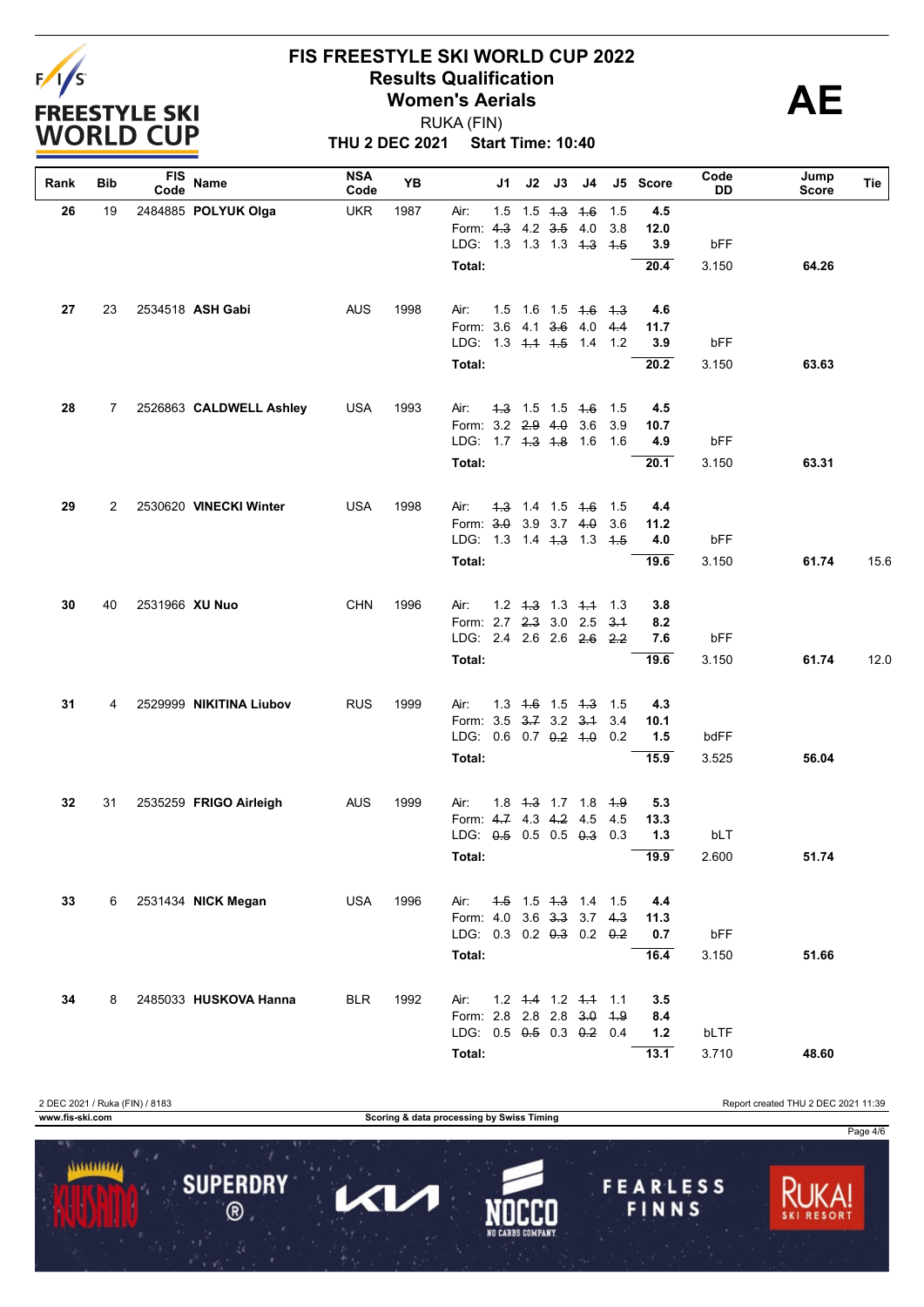

**THU 2 DEC 2021 Start Time: 10:40** RUKA (FIN)

| Rank | <b>Bib</b> | <b>FIS</b><br>Code | Name                      | <b>NSA</b><br>Code | YB   |                               | J <sub>1</sub> | J2  | J3                      | J4                |            | J5 Score    | Code<br>DD | Jump<br><b>Score</b> | Tie |
|------|------------|--------------------|---------------------------|--------------------|------|-------------------------------|----------------|-----|-------------------------|-------------------|------------|-------------|------------|----------------------|-----|
| 35   | 35         |                    | 2534497 HASIUK Anastasiia | <b>UKR</b>         | 2004 | Air:                          | 4.5            | 1.5 | 1.5                     | 1.5               | 4.5        | 4.5         |            |                      |     |
|      |            |                    |                           |                    |      | Form: $4.4$                   |                | 4.0 | 3.6                     | 3.9               | 3.8        | 11.7        |            |                      |     |
|      |            |                    |                           |                    |      | LDG: 0.9 0.6 0.7 0.8          |                |     |                         |                   | $+2$       | 2.4         | bLT        |                      |     |
|      |            |                    |                           |                    |      | Total:                        |                |     |                         |                   |            | 18.6        | 2.600      | 48.36                |     |
| 36   | 15         |                    | 2532593 USUI lori         | <b>JPN</b>         | 2000 | Air:                          |                |     | $-4.6$ 1.5 $+4$ 1.6     |                   | 1.5        | 4.6         |            |                      |     |
|      |            |                    |                           |                    |      | Form: 3.9                     |                |     | $3.9$ $3.4$ $3.5$       |                   | 3.9        | 11.3        |            |                      |     |
|      |            |                    |                           |                    |      | LDG: 0.1 0.4 0.2 0.2 0.4      |                |     |                         |                   |            | 0.5         | bLF        |                      |     |
|      |            |                    |                           |                    |      | Total:                        |                |     |                         |                   |            | 16.4        | 2.900      | 47.56                |     |
|      | 11         |                    |                           |                    |      |                               |                |     | $4.3$ $4.5$ $1.4$ $1.5$ |                   |            |             |            |                      |     |
| 37   |            |                    | 2530723 BOUVARD Carol     | SUI                | 1998 | Air:<br>Form: 3.4 3.4 3.2 3.5 |                |     |                         |                   | 1.4<br>3.3 | 4.3<br>10.1 |            |                      |     |
|      |            |                    |                           |                    |      | LDG: 0.2 0.4 0.4 0.2          |                |     |                         |                   | 0.2        | 0.6         | bFF        |                      |     |
|      |            |                    |                           |                    |      |                               |                |     |                         |                   |            |             |            |                      |     |
|      |            |                    |                           |                    |      | Total:                        |                |     |                         |                   |            | 15.0        | 3.150      | 47.25                |     |
| 38   | 14         |                    | 2533101 LOEB Dani         | <b>USA</b>         | 2001 | Air:                          |                |     |                         | $1.4$ 1.5 1.5 4.5 | 4.2        | 4.4         |            |                      |     |
|      |            |                    |                           |                    |      | Form: 3.3                     |                |     | $3.7$ 3.4 3.3           |                   | 2.5        | 10.0        |            |                      |     |
|      |            |                    |                           |                    |      | LDG: $0.4$ 0.1                |                |     |                         | $0.1 \quad 0.1$   | 0.1        | 0.3         | bFF        |                      |     |
|      |            |                    |                           |                    |      | Total:                        |                |     |                         |                   |            | 14.7        | 3.150      | 46.30                |     |
| 39   | 34         |                    | 2531593 AKZHIGIT Marzhan  | <b>KAZ</b>         | 2000 | Air:                          |                |     | $4.0$ $4.5$ 1.2 1.1     |                   | 1.2        | 3.5         |            |                      |     |
|      |            |                    |                           |                    |      | Form: 2.7 3.2 3.1 3.0         |                |     |                         |                   | $3-3$      | 9.3         |            |                      |     |
|      |            |                    |                           |                    |      | LDG: 0.7 0.6 0.6 0.7 0.4      |                |     |                         |                   |            | 1.9         | bLF        |                      |     |
|      |            |                    |                           |                    |      | Total:                        |                |     |                         |                   |            | 14.7        | 2.900      | 42.63                |     |
|      |            |                    |                           |                    |      |                               |                |     |                         |                   |            |             |            |                      |     |
| 40   | 16         |                    | 2535835 ALLY Justine      | CAN                | 2000 | Air:                          | $0.5^{\circ}$  |     | $0.6$ $0.8$ $0.5$       |                   | 0.8        | 1.9         |            |                      |     |
|      |            |                    |                           |                    |      | Form: 1.7 4.3 2.3 1.9         |                |     |                         |                   | 1.4        | 5.0         |            |                      |     |
|      |            |                    |                           |                    |      | LDG: $0.0$ $0.0$ $0.4$ $0.0$  |                |     |                         |                   | 0.1        | 0.1         | bLT        |                      |     |
|      |            |                    |                           |                    |      | Total:                        |                |     |                         |                   |            | 7.0         | 2.600      | 18.20                |     |

| Jury                          |                        |            | <b>Technical Data</b> |                       |                 |                   |              |
|-------------------------------|------------------------|------------|-----------------------|-----------------------|-----------------|-------------------|--------------|
| <b>FIS Technical Delegate</b> | <b>ARNOLD Karin</b>    | SUI        | <b>Course Name</b>    | Ruka Aerials          |                 |                   |              |
| <b>Head Judge</b>             | TANAKA SUNDEKVIST Tina | <b>JPN</b> |                       |                       | <b>Distance</b> | Height            | Gradient     |
| <b>Chief of Competition</b>   | <b>KANNINEN Timo</b>   | <b>FIN</b> | ln-run                |                       | 73.0m           |                   | $26^{\circ}$ |
| Officials                     |                        |            | Table                 |                       | 25.0m           |                   |              |
| <b>FIS Race Director</b>      | RINALDI Andrea         | FIS.       | Landing               |                       | 30.0m           |                   | $37^\circ$   |
| Assistant FIS Race Director   | ROTERMUND Konrad       | FIS        | Kicker 2              |                       | 6.70m           | 3.50 <sub>m</sub> | $65^{\circ}$ |
| <b>Chief of Course</b>        | TERVA-AHO Tuukka       | <b>FIN</b> | Kicker 3              |                       | 8.00m           | 4.10m             | $71^{\circ}$ |
| ∣ Video Controller            | LASSILA Lydia          | <b>AUS</b> | Kicker 4              |                       | 8.00m           | 4.10m             | $71^\circ$   |
|                               |                        |            | Judges                |                       |                 |                   |              |
|                               |                        |            | Judge 1               | YAKHEEV Anatoly       |                 | <b>RUS</b>        |              |
|                               |                        |            | Judge 2               | <b>CAMPBELL Terry</b> |                 | CAN               |              |
|                               |                        |            | Judge 3               | <b>TAO Yongchun</b>   |                 | <b>CHN</b>        |              |
|                               |                        |            | Judge 4               | LEONI Giovanni        |                 | SUI               |              |
|                               |                        |            | Judge 5               | <b>SIMSON Sarah</b>   |                 | <b>USA</b>        |              |